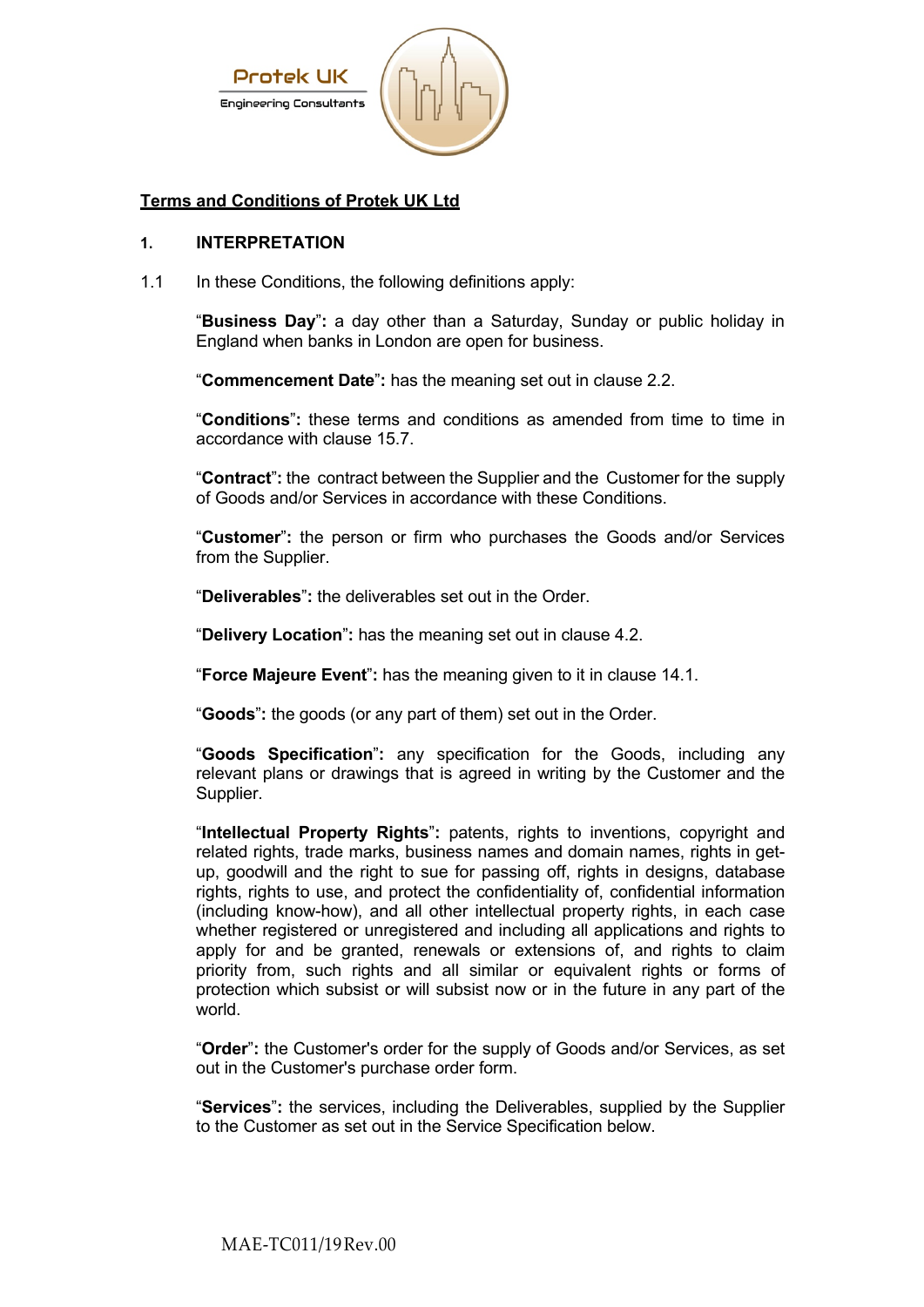"**Service Specification**"**:** the description or specification for the Services provided in writing by the Supplier to the Customer.

"**Supplier**"**:** Protek UK Ltd registered in England and Wales with company number 10211323. "**Supplier Materials**"**:** has the meaning set out in clause 8.1.7.

- 1.2 **Construction**. In these Conditions, the following rules apply:
	- 1.2.1 a **person** includes a natural person, corporate or unincorporated body (whether or not having separate legal personality);
	- 1.2.2 a reference to a party includes its successors or permitted assigns;
	- 1.2.3 a reference to a statute or statutory provision is a reference to such statute or statutory provision as amended or re-enacted. A reference to a statute or statutory provision includes any subordinate legislation made under that statute or statutory provision, as amended or reenacted;
	- 1.2.4 any phrase introduced by the terms **including**, **include**, **in particular** or any similar expression shall be construed as illustrative and shall not limit the sense of the words preceding those terms; and
	- 1.2.5 a reference to **writing** or **written** includes faxes and e-mails.

#### **2. BASIS OF CONTRACT**

- 2.1 The Order constitutes an offer by the Customer to purchase Goods and/or Services in accordance with these Conditions.
- 2.2 The Order shall only be deemed to be accepted when the Supplier issues written acceptance of the Order at which point and on which date the Contract shall come into existence ("**Commencement Date**").
- 2.3 The Contract constitutes the entire agreement between the parties. The Customer acknowledges that it has not relied on any statement, promise, representation, assurance or warranty made or given by or on behalf of the Supplier which is not set out in the Contract.
- 2.4 Any samples, drawings, descriptive matter or advertising issued by the Supplier and any descriptions of the Goods or illustrations or descriptions of the Services contained in the Supplier's catalogues or brochures are issued or published for the sole purpose of giving an approximate idea of the Services and/or Goods described in them. They shall not form part of the Contract or have any contractual force.
- 2.5 These Conditions apply to the Contract to the exclusion of any other terms that the Customer seeks to impose or incorporate, or which are implied by trade, custom, practice or course of dealing.
- 2.6 Any quotation given by the Supplier shall not constitute an offer, and is only valid for a period of 30 Business Days from its date of issue.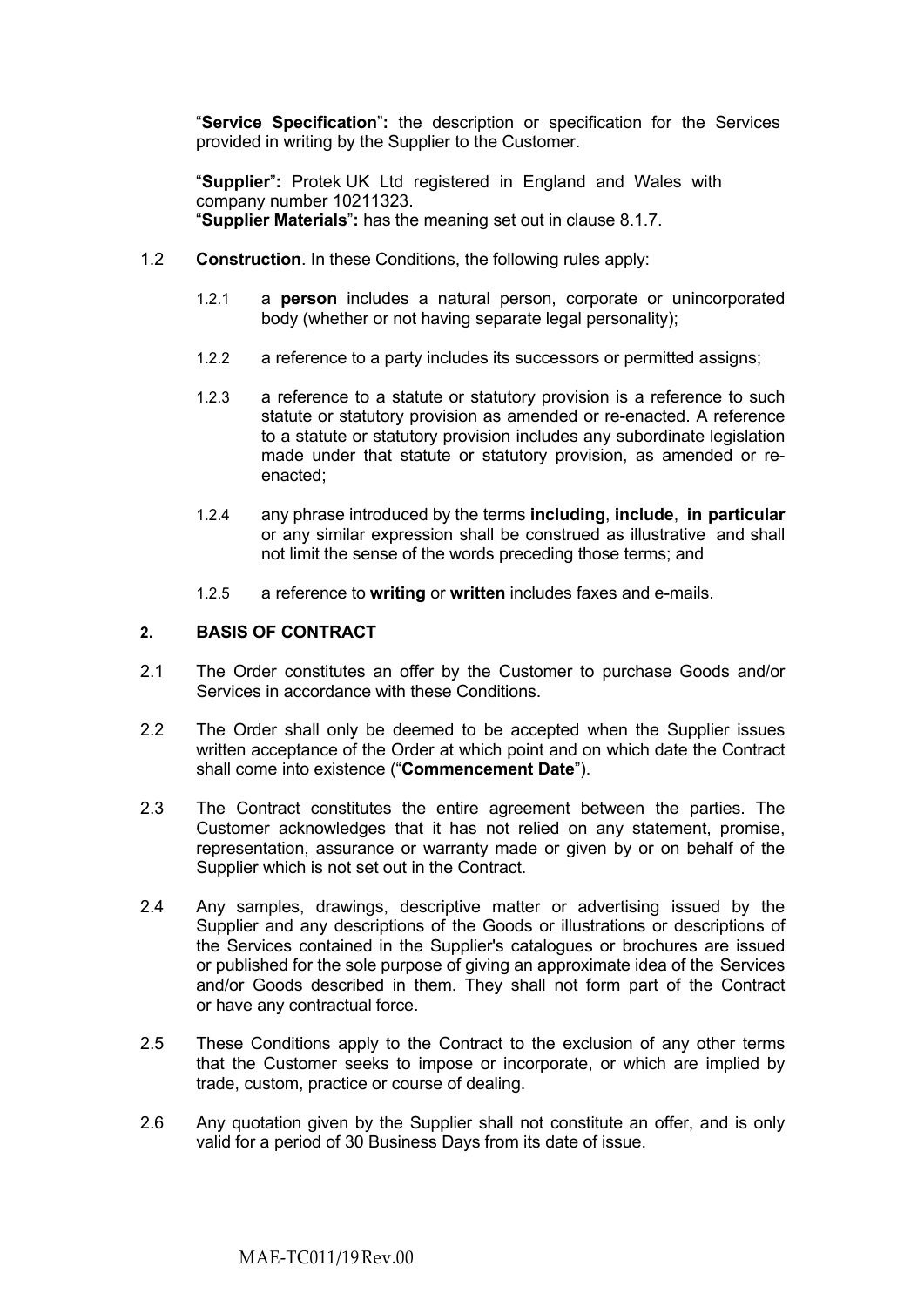2.7 All of these Conditions shall apply to the supply of both Goods and Services except where application to one or the other is specified.

# **3. GOODS**

- 3.1 The Goods are described in the Goods Specification.
- 3.2 To the extent that the Goods are to be manufactured in accordance with a Goods Specification supplied by the Customer, the Customer shall indemnify the Supplier against all liabilities, costs, expenses, damages and losses (including any direct, indirect or consequential losses, loss of profit, loss of reputation and all interest, penalties and legal and other reasonable professional costs and expenses) suffered or incurred by the Supplier in connection with any claim made against the Supplier for actual or alleged infringement of a third party's intellectual property rights arising out of or in connection with the Supplier's use of the Goods Specification. This clause 3.2 shall survive termination of the Contract.
- 3.3 The Supplier reserves the right to amend the Goods Specification if required by any applicable statutory or regulatory requirements.

# **4. DELIVERY OF GOODS**

- 4.1 The Supplier shall ensure that:
	- 4.1.1 each delivery of the Goods is accompanied by a delivery note which shows the date of the Order, all relevant Customer and Supplier reference numbers, the type and quantity of the Goods (including the code number of the Goods, where applicable), special storage instructions (if any) and, if the Order is being delivered by instalments, the outstanding balance of Goods remaining to be delivered; and
	- 4.1.2 if the Supplier requires the Customer to return any packaging material to the Supplier, that fact is clearly stated on the delivery note. The Customer shall make any such packaging materials available for collection at such times as the Supplier shall reasonably request. Returns of packaging materials shall be at the Supplier's expense.
- 4.2 The Supplier shall deliver the Goods to the location set out in the Order or such other location as the parties may agree ("**Delivery Location**") at any time after the Supplier notifies the Customer that the Goods are ready.
- 4.3 Delivery of the Goods shall be completed on the Goods' arrival at the Delivery Location.
- 4.4 Any dates quoted for delivery of the Goods are approximate only, and the time of delivery is not of the essence. The Supplier shall not be liable for any delay in delivery of the Goods that is caused by a Force Majeure Event or the Customer's failure to provide the Supplier with adequate delivery instructions or any other instructions that are relevant to the supply of the Goods.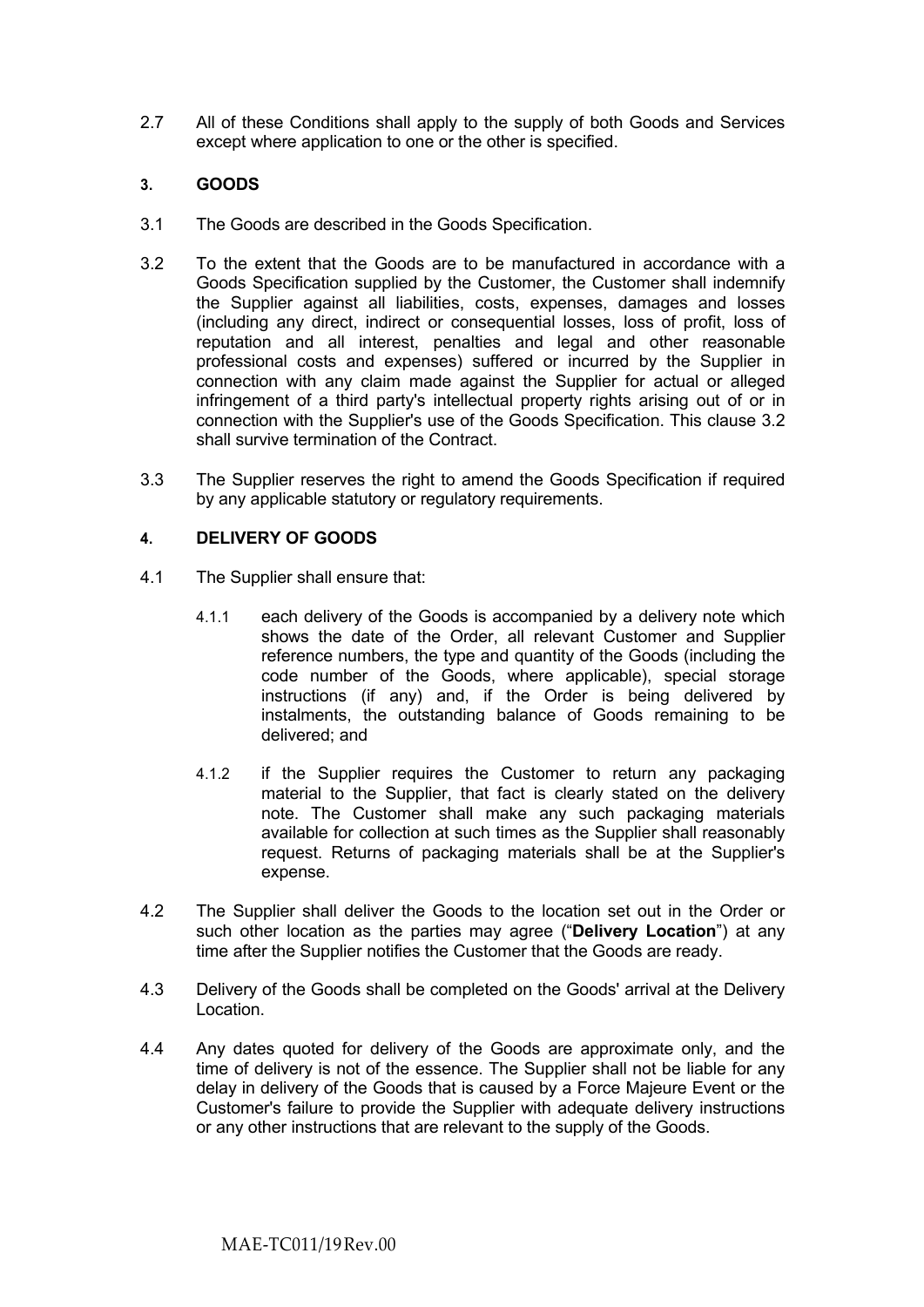- 4.5 If the Supplier fails to deliver the Goods, its liability shall be limited to the costs and expenses incurred by the Customer in obtaining replacement goods of similar description and quality in the cheapest market available, less the price of the Goods. The Supplier shall have no liability for any failure to deliver the Goods to the extent that such failure is caused by a Force Majeure Event the Customer's failure to provide the Supplier with adequate delivery instructions for the Goods or any relevant instruction related to the supply of the Goods.
- 4.6 If the Customer fails to accept or take delivery of the Goods within 5 Business Days of the Supplier notifying the Customer that the Goods are ready, then except where such failure or delay is caused by a Force Majeure Event or by the Supplier's failure to comply with its obligations under the Contract in respect of the Goods:
	- 4.6.1 delivery of the Goods shall be deemed to have been completed at 9.00 am on the  $6<sup>th</sup>$  Business Day following the day on which the Supplier notified the Customer that the Goods were ready; and
	- 4.6.2 the Supplier shall store the Goods until delivery takes place, and charge the Customer for all related costs and expenses (including insurance).
- 4.7 If 10 Business Days after the Supplier notified the Customer that the Goods were ready for delivery the Customer has not accepted delivery of them, the Supplier may resell or otherwise dispose of part or all of the Goods and, after deducting reasonable storage and selling costs, account to the Customer for any excess over the price of the Goods or charge the Customer for any shortfall below the price of the Goods.
- 4.8 The Customer shall not be entitled to reject the Goods if the Supplier delivers up to and including 5 per cent more or less than the quantity of Goods ordered, but a pro-rata adjustment shall be made to the Order invoice on receipt of notice from the Customer that the wrong quantity of Goods was delivered.
- 4.9 The Supplier may deliver the Goods by instalments, which shall be invoiced and paid for separately. Each instalment shall constitute a separate contract. Any delay in delivery or defect in an instalment shall not entitle the Customer to cancel any other instalment.

# **5. QUALITY OF GOODS**

- 5.1 Unless otherwise agreed in writing, the Supplier warrants that on delivery, and for a period of 12 months from the date of delivery ("**warranty period**"), the Goods shall:
	- 5.1.1 conform with their description and any applicable Goods Specification or the Goods Specification;
	- 5.1.2 be free from material defects in design, material and workmanship;
	- 5.1.3 be of satisfactory quality (within the meaning of the Sale of Goods Act 1979); and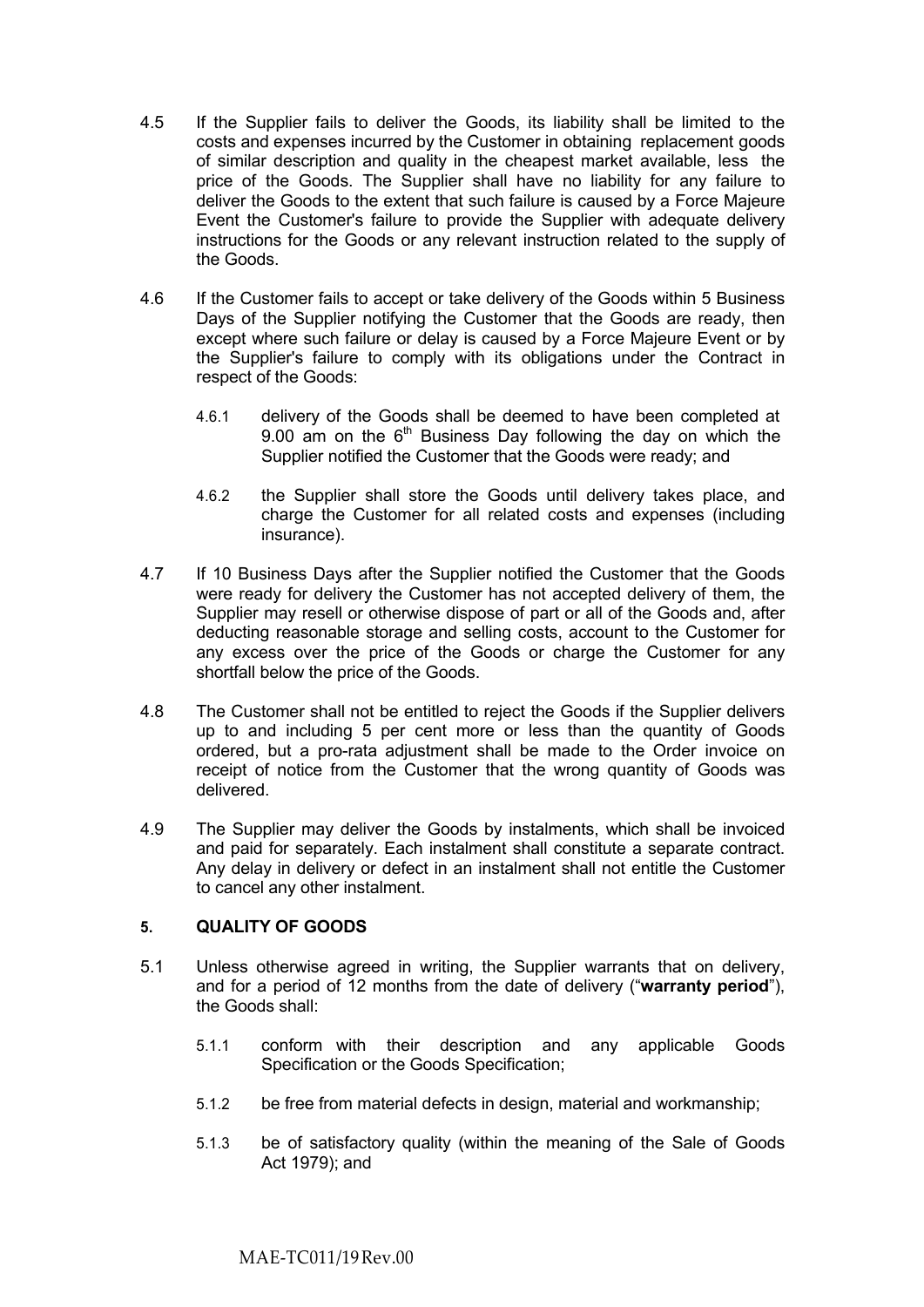- 5.1.4 be fit for any purpose held out by the Supplier.
- 5.2 Subject to clause 5.3, if:
	- 5.2.1 the Customer gives notice in writing during the warranty period within a reasonable time of discovery that some or all of the Goods do not comply with the warranty set out in clause 5.1;
	- 5.2.2 the Supplier is given a reasonable opportunity of examining such Goods; and
	- 5.2.3 the Customer (if asked to do so by the Supplier) returns such Goods to the Supplier's place of business at the Customer's cost,

the Supplier shall, at its option, repair or replace the defective Goods, or refund the price of the defective Goods in full.

- 5.3 The Supplier shall not be liable for the Goods' failure to comply with the warranty in clause 5.1 if:
	- 5.3.1 the Customer makes any further use of such Goods after giving a notice in accordance with clause 5.2;
	- 5.3.2 the defect arises because the Customer failed to follow the Supplier's oral or written instructions as to the storage, installation, commissioning, use or maintenance of the Goods or (if there are none) good trade practice;
	- 5.3.3 the defect arises as a result of the Supplier following any drawing, design or Goods Specification supplied by the Customer;
	- 5.3.4 the Customer alters or repairs such Goods without the written consent of the Supplier;
	- 5.3.5 the defect arises as a result of fair wear and tear, wilful damage, negligence, or abnormal working conditions;
	- 5.3.6 the Goods differ from the Goods Specification as a result of changes made to ensure they comply with applicable statutory or regulatory standards.
- 5.4 Except as provided in this clause 5, the Supplier shall have no liability to the Customer in respect of the Goods' failure to comply with the warranty set out in clause 5.1.
- 5.5 The terms of these Conditions shall apply to any repaired or replacement Goods supplied by the Supplier under clause 5.2.

#### **6. TITLE AND RISK**

- 6.1 The risk in the Goods shall pass to the Customer on completion of delivery.
- 6.2 Title to the Goods shall not pass to the Customer until the Supplier receives payment in full (in cash or cleared funds) for the Goods.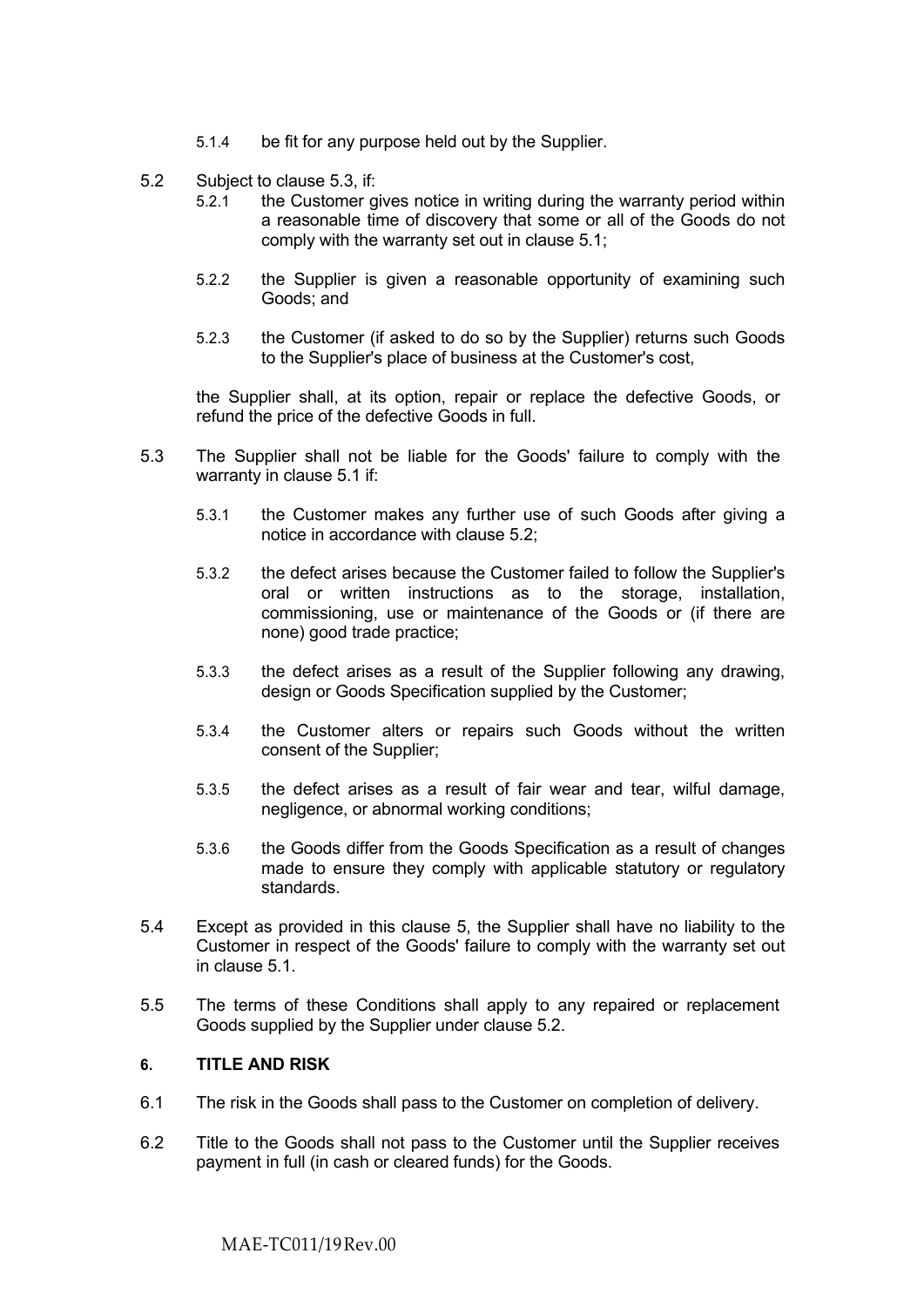- 6.3 Until title to the Goods has passed to the Customer, the Customer shall:
	- 6.3.1 store the Goods separately from all other goods held by the Customer so that they remain readily identifiable as the Supplier's property;
	- 6.3.2 not remove, deface or obscure any identifying mark or packaging on or relating to the Goods;
	- 6.3.3 maintain the Goods in satisfactory condition and keep them insured against all risks for their full price on the Supplier's behalf from the date of delivery;
	- 6.3.4 notify the Supplier immediately if it becomes subject to any of the events listed in clause 13.1.2 to clause 13.1.13; and
	- 6.3.5 give the Supplier such information relating to the Goods as the Supplier may require from time to time.
- 6.4 If before title to the Goods passes to the Customer the Customer becomes subject to any of the events listed in clause 13.1.2 to clause 13.1.13, then, without limiting any other right or remedy the Supplier may have:
	- 6.4.1 the Customer's right to resell Goods or use them in the ordinary course of its business ceases immediately; and
	- 6.4.2 the Supplier may at any time:
		- (i) require the Customer to deliver up all Goods in its possession which have not been resold, or irrevocably incorporated into another product; and
		- (ii) if the Customer fails to do so promptly, enter any premises of the Customer or of any third party where the Goods are stored in order to recover them.

# **7. SUPPLY OF SERVICES**

- 7.1 The Supplier shall provide the Services to the Customer in accordance with the Service Specification in all material respects.
- 7.2 The Supplier shall use all reasonable endeavours to meet any performance dates for the Services specified in the Order, but any such dates shall be estimates only and time shall not be of the essence for the performance of the Services.
- 7.3 The Supplier shall have the right to make any changes to the Services which are necessary to comply with any applicable law or safety requirement, or which do not materially affect the nature or quality of the Services, and the Supplier shall notify the Customer in any such event.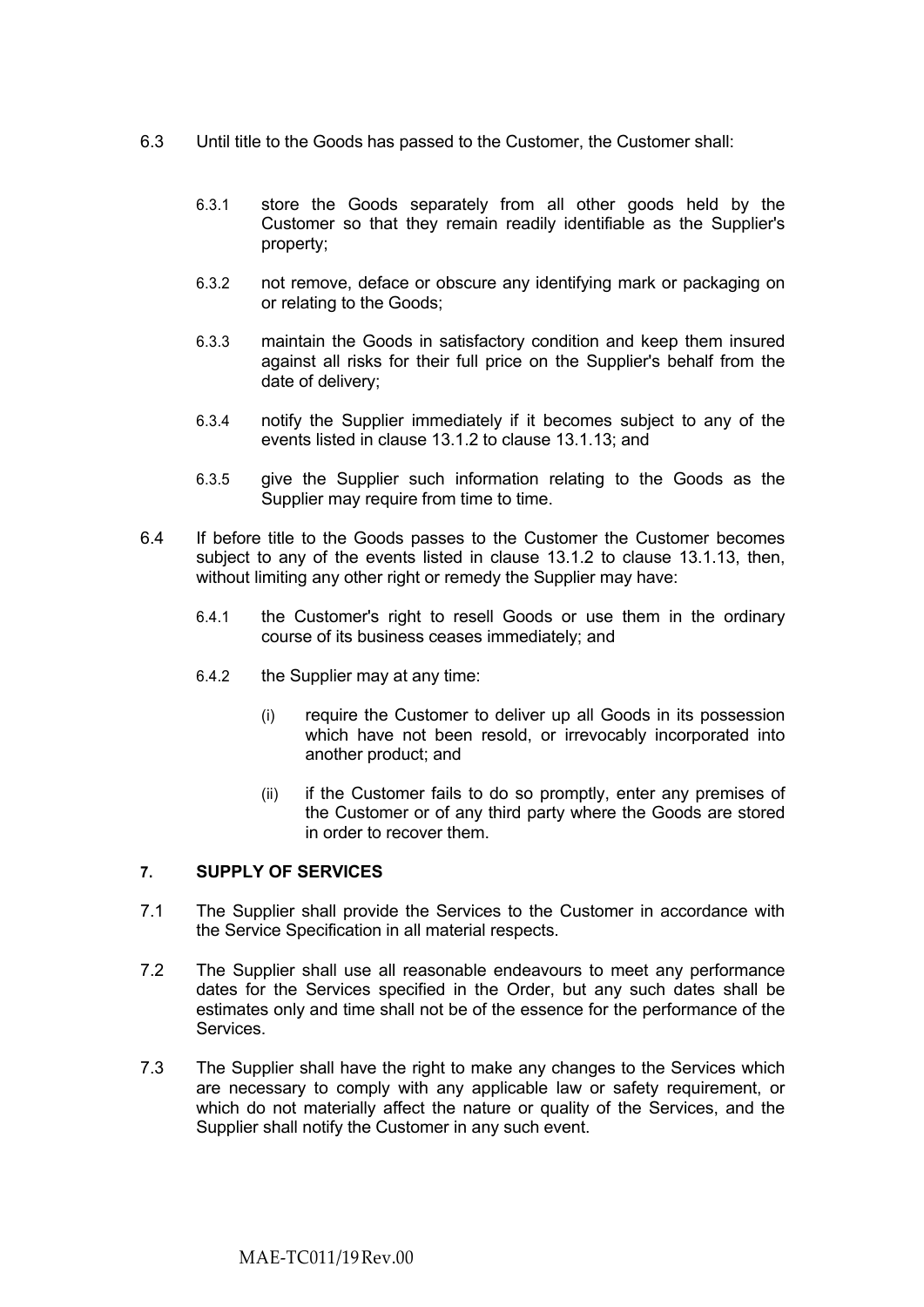7.4 The Supplier warrants to the Customer that the Services will be provided using reasonable care and skill.

### **8. CUSTOMER'S OBLIGATIONS**

- 8.1 The Customer shall:
	- 8.1.1 ensure that the terms of the Order and (if submitted by the Customer) the Goods Specification are complete and accurate;
	- 8.1.2 co-operate with the Supplier in all matters relating to the Services;
	- 8.1.3 provide the Supplier, its employees, agents, consultants and subcontractors, with access to the Customer's premises, office accommodation and other facilities as reasonably required by the Supplier to provide the Services;
	- 8.1.4 provide the Supplier with such information and materials as the Supplier may reasonably require to supply the Services, and ensure that such information is accurate in all material respects;
	- 8.1.5 prepare the Customer's premises for the supply of the Services;
	- 8.1.6 obtain and maintain all necessary licences, permissions and consents which may be required for the Services before the date on which the Services are to start; and
	- 8.1.7 keep and maintain all materials, equipment, documents and other property of the Supplier ("**Supplier Materials**") at the Customer's premises in safe custody at its own risk, maintain the Supplier Materials in good condition until returned to the Supplier, and not dispose of or use the Supplier Materials other than in accordance with the Supplier's written instructions or authorisation.
- 8.2 If the Supplier's performance of any of its obligations in respect of the Services is prevented or delayed by any act or omission by the Customer or failure by the Customer to perform any relevant obligation ("**Customer Default**"):
	- 8.2.1 the Supplier shall without limiting its other rights or remedies have the right to suspend performance of the Services until the Customer remedies the Customer Default, and to rely on the Customer Default to relieve it from the performance of any of its obligations to the extent the Customer Default prevents or delays the Supplier's performance of any of its obligations;
	- 8.2.2 the Supplier shall not be liable for any costs or losses sustained or incurred by the Customer arising directly or indirectly from the Supplier's failure or delay to perform any of its obligations as set out in this clause 8.2; and
	- 8.2.3 the Customer shall reimburse the Supplier on written demand for any costs or losses sustained or incurred by the Supplier arising directly or indirectly from the Customer Default.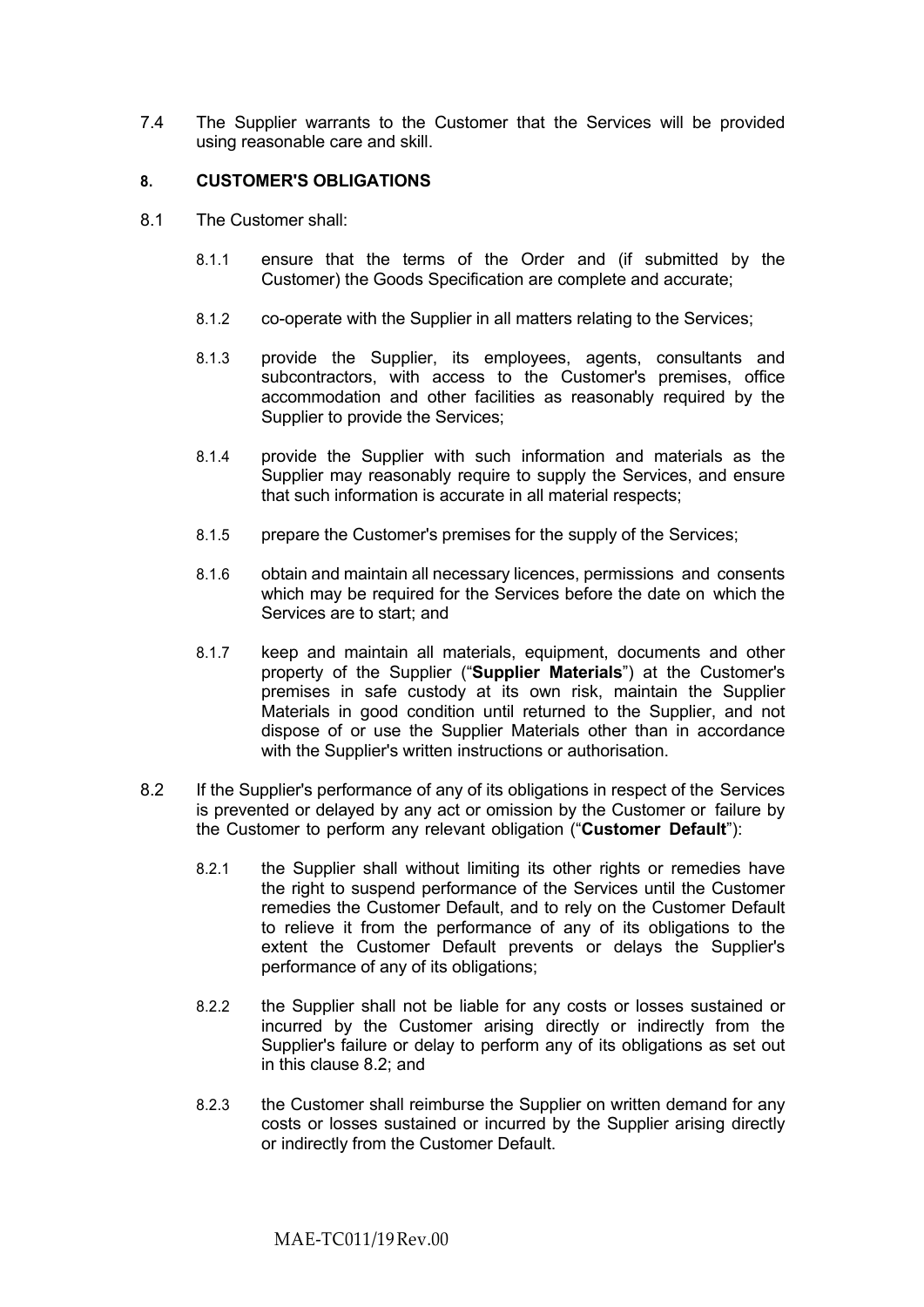# **9. CHARGES AND PAYMENT**

- 9.1 The price for Goods shall be the price set out in the Order or, if no price is quoted, the price set out in the Supplier's published price list as at the date of delivery. The price of the Goods is exclusive of all costs and charges of packaging, insurance, transport of the Goods, which shall be paid by the Customer when it pays for the Goods.
- 9.2 The charges for Services shall be on a time and materials basis:
	- 9.2.1 the charges shall be calculated in accordance with the Supplier's standard hourly fee rates, as revised from time to time;
	- 9.2.2 the Supplier's standard hourly fee rates for each individual person apply to hours worked on Business Days;
	- 9.2.3 the Supplier shall be entitled to charge an overtime rate of 200% of the standard hourly fee rate on a pro-rata basis for each part hour or for any time worked by individuals whom it engages for Services provided on a Saturday and 300% for Services provided on a Sunday; and
	- 9.2.4 the Supplier shall be entitled to charge the Customer for any expenses reasonably incurred by the individuals whom the Supplier engages in connection with the Services including, but not limited to, travelling expenses, hotel costs, subsistence and any associated expenses, and for the cost of services provided by third parties and required by the Supplier for the performance of the Services, and for the cost of any materials.
- 9.3 The Supplier reserves the right to increase the price of the Goods, by giving notice to the Customer at any time before delivery, to reflect any increase in the cost of the Goods to the Supplier that is due to:
	- 9.3.1 any factor beyond the control of the Supplier (including foreign exchange fluctuations, increases in taxes and duties, and increases in labour, materials and other manufacturing costs);
	- 9.3.2 any request by the Customer to change the delivery date(s), quantities or types of Goods ordered, or the Goods Specification; or
	- 9.3.3 any delay caused by any instructions of the Customer in respect of the Goods or failure of the Customer to give the Supplier adequate or accurate information or instructions in respect of the Goods.
- 9.4 Except where a credit account has been opened for the Customer by the Supplier, and unless otherwise agreed in writing by the Supplier, payment in respect of Goods shall be made in advance against a pro-forma invoice.
- 9.5 Credit account invoices are due for payment within 30 days from the end of the invoiced month.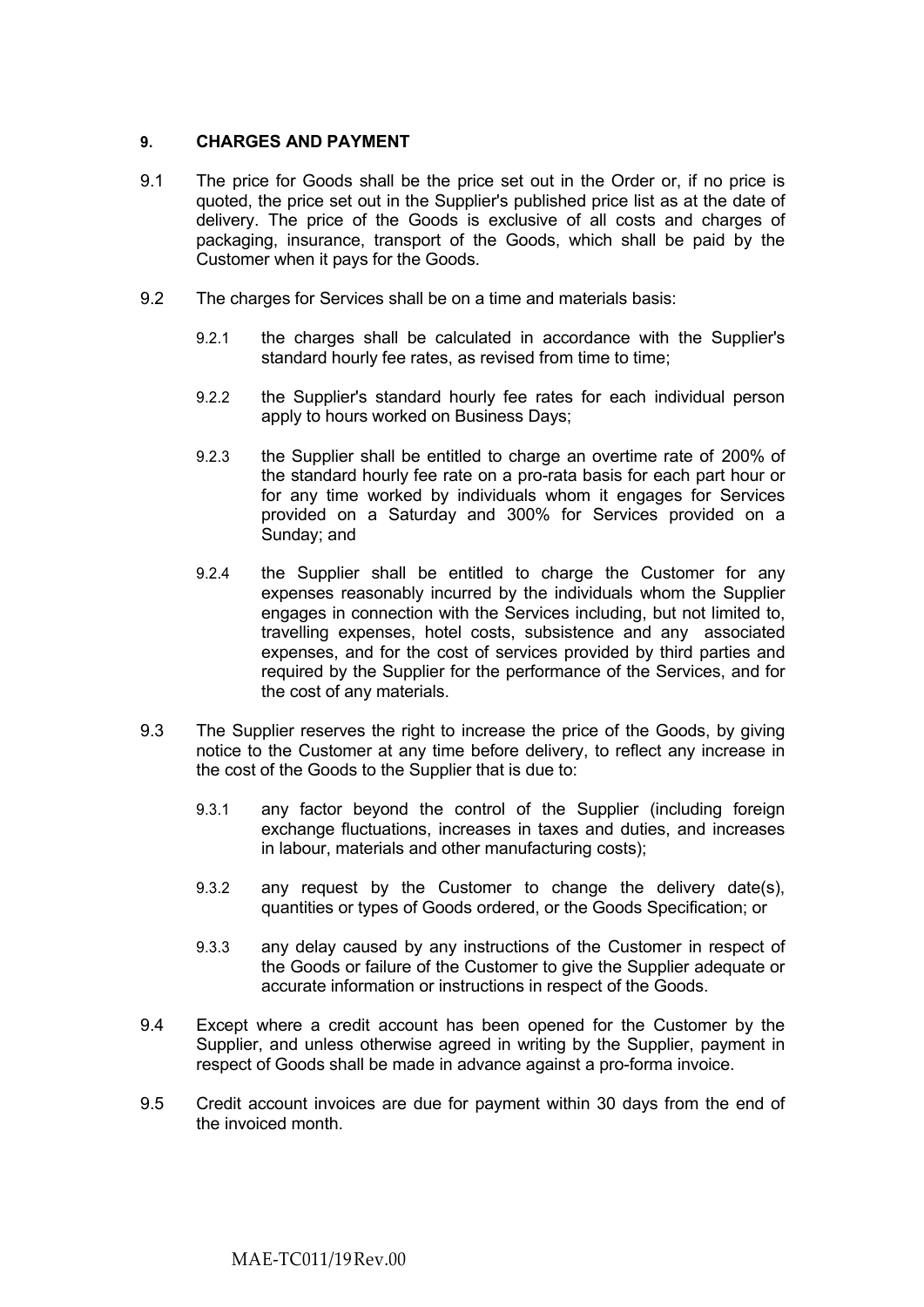- 9.6 Payment of credit account invoices by their due date is a condition precedent to the fulfilment of the Supplier's further obligations under the Contract in respect of which such default has been made or any other Contract then subsisting between the Supplier and the Customer.
- 9.7 In respect of Services and unless agreed otherwise in writing, the Supplier shall invoice the Customer on completion of the Services and such invoice shall be due for payment within 14 days of the date of issue.
- 9.8 Unless agreed otherwise in writing, the Customer shall pay each invoice submitted by the Supplier in full and in cleared funds to a bank account nominated in writing by the Supplier, and time for payment shall be of the essence of the Contract.
- 9.9 All amounts payable by the Customer under the Contract are exclusive of amounts in respect of value added tax chargeable from time to time ("**VAT**"). Where any taxable supply for VAT purposes is made under the Contract by the Supplier to the Customer, the Customer shall, on receipt of a valid VAT invoice from the Supplier, pay to the Supplier such additional amounts in respect of VAT as are chargeable on the supply of the Services or Goods at the same time as payment is due for the supply of the Services or Goods.
- 9.10 If the Customer fails to make any payment due to the Supplier under the Contract by the due date for payment, then the Customer shall pay interest on the overdue amount at the rate of 3% per annum above HSBC Bank plc base rate from time to time. Such interest shall accrue on a daily basis from the due date until actual payment of the overdue amount, whether before or after judgment. The Customer shall pay the interest together with the overdue amount.
- 9.11 The Customer shall pay all amounts due under the Contract in full without any set-off, counterclaim, deduction or withholding except as required by law. The Supplier may, without limiting its other rights or remedies, set off any amount owing to it by the Customer against any amount payable by the Supplier to the Customer.

# **10. INTELLECTUAL PROPERTY RIGHTS**

- 10.1 All Intellectual Property Rights in or arising out of or in connection with the Services shall be owned by the Supplier.
- 10.2 The Customer acknowledges that, in respect of any third party Intellectual Property Rights in the Services, the Customer's use of any such Intellectual Property Rights is conditional on the Supplier obtaining a written licence from the relevant licensor on such terms as will entitle the Supplier to license such rights to the Customer.
- 10.3 All Supplier Materials are the exclusive property of the Supplier.

# **11. CONFIDENTIALITY**

A party ("**receiving party**") shall keep in strict confidence all technical or commercial know-how, specifications, inventions, processes or initiatives which are of a confidential nature and have been disclosed to the receiving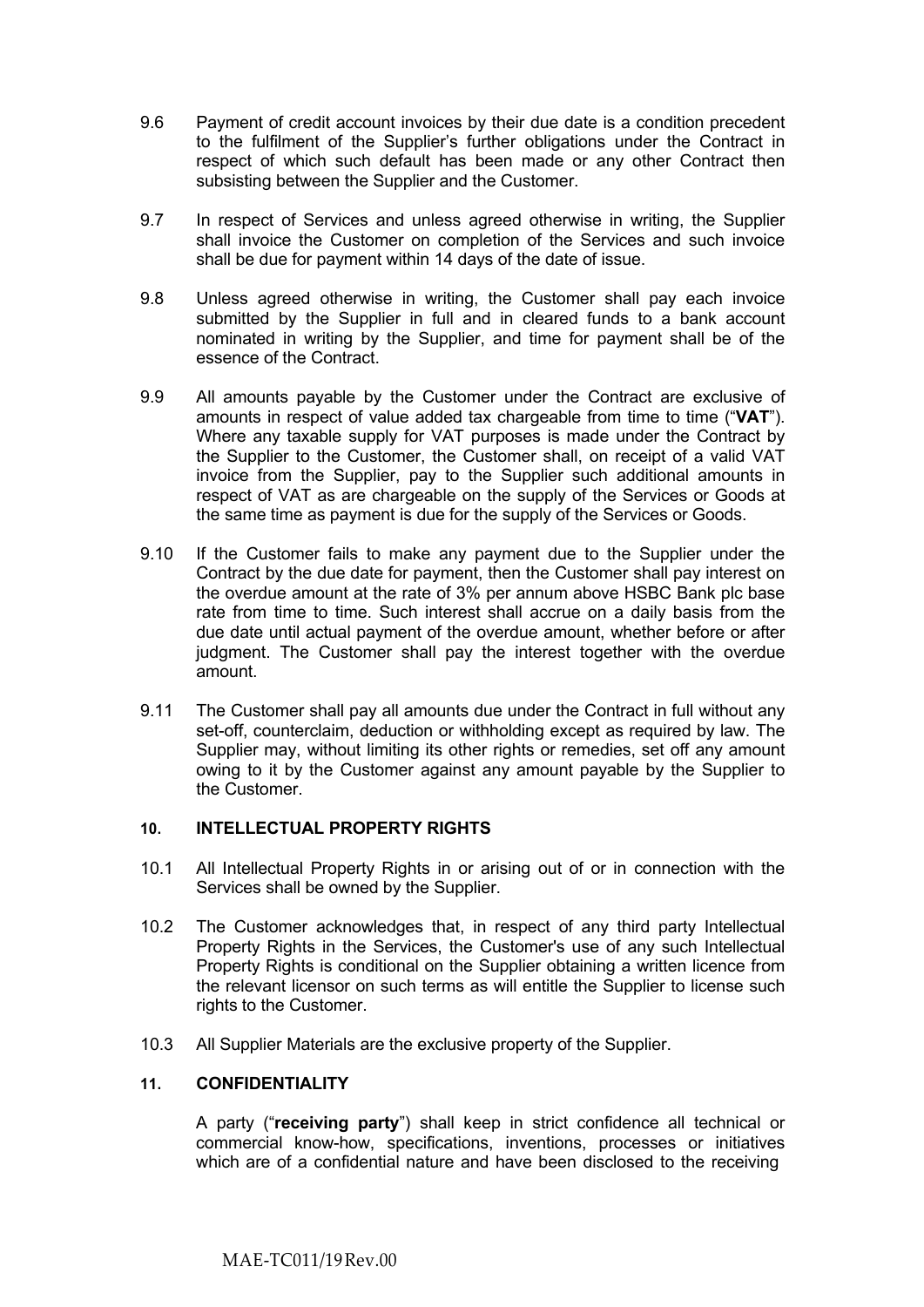party by the other party ("**disclosing party**"), its employees, agents or subcontractors, and any other confidential information concerning the disclosing party's business, its products and services which the receiving party may obtain. The receiving party shall only disclose such confidential information to those of its employees, agents and subcontractors who need to know it for the purpose of discharging the receiving party's obligations under the Contract, and shall ensure that such employees, agents and subcontractors comply with the obligations set out in this clause as though they were a party to the Contract. The receiving party may also disclose such of the disclosing party's confidential information as is required to be disclosed by law, any governmental or regulatory authority or by a court of competent jurisdiction. This clause 11 shall survive termination of the Contract.

# **12. LIMITATION OF LIABILITY**

- 12.1 Nothing in these Conditions shall limit or exclude the Supplier's liability for:
	- 12.1.1 death or personal injury caused by its negligence, or the negligence of its employees, agents or subcontractors;
	- 12.1.2 fraud or fraudulent misrepresentation;
	- 12.1.3 breach of the terms implied by section 2 of the Supply of Goods and Services Act 1982 (title and quiet possession);
	- 12.1.4 breach of the terms implied by section 12 of the Sale of Goods Act 1979 (title and quiet possession); or
	- 12.1.5 defective products under the Consumer Protection Act 1987.
- 12.2 Subject to clause 12.1:
	- 12.2.1 the Supplier shall under no circumstances whatever be liable to the Customer, whether in contract, tort (including negligence), breach of statutory duty, or otherwise, for any loss of profit, or any indirect or consequential loss arising under or in connection with the Contract ; and
	- 12.2.2 the Supplier's total liability to the Customer in respect of all other losses arising under or in connection with the Contract, whether in contract, tort (including negligence), breach of statutory duty, or otherwise, shall in no circumstances exceed the amount of charges paid or payable as specified in the Order.
- 12.3 The terms implied by sections 13 to 15 of the Sale of Goods Act 1979 and the terms implied by sections 3 to 5 of the Supply of Goods and Services Act 1982 are, to the fullest extent permitted by law, excluded from the Contract.
- 12.4 This clause 12 shall survive termination of the Contract.

# **13. TERMINATION**

13.1 Without limiting its other rights or remedies, each party may terminate the Contract with immediate effect by giving written notice to the other party if: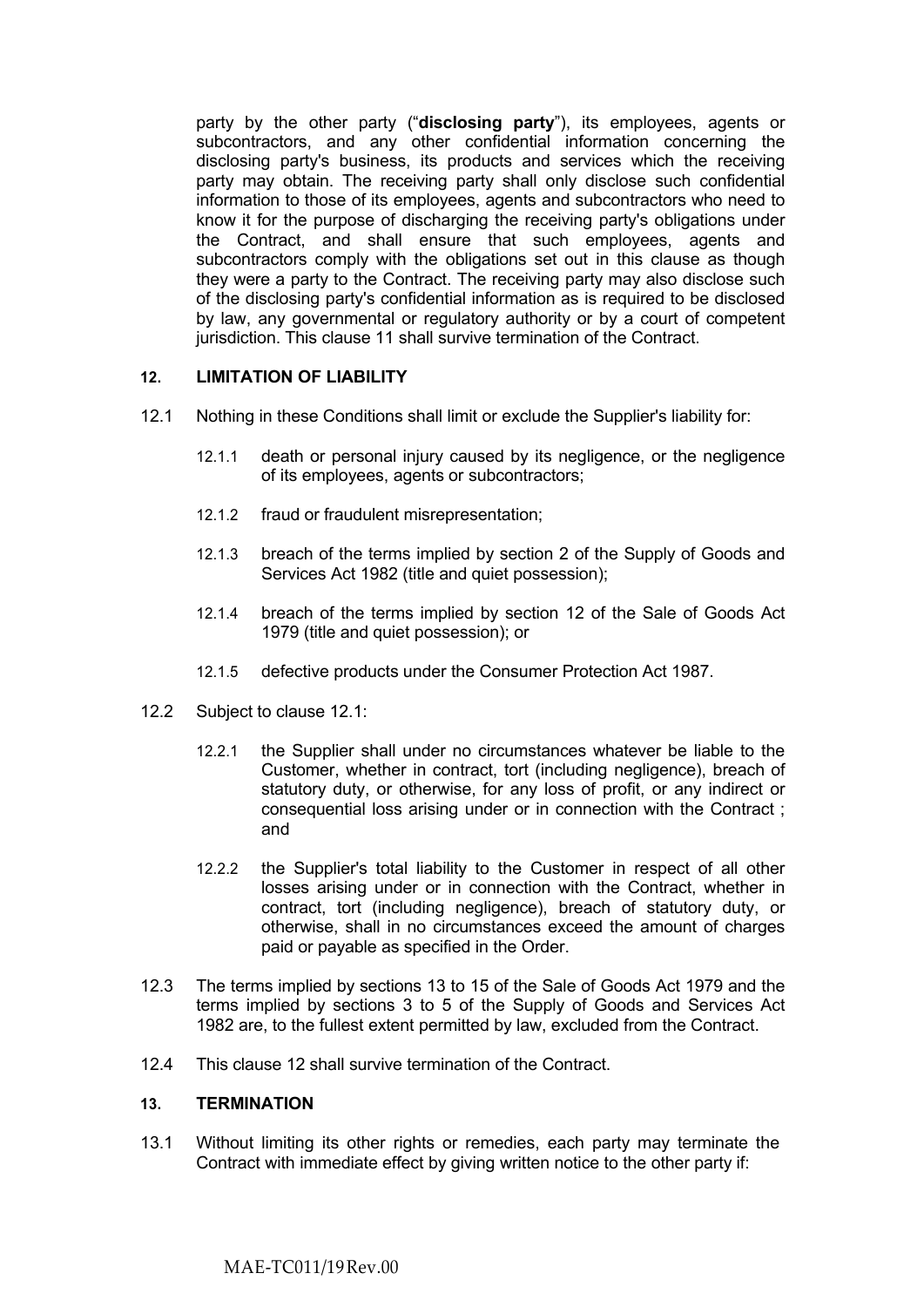- 13.1.1 the other party commits a material breach of its obligations under this Contract and (if such breach is remediable) fails to remedy that breach within 14 days after receipt of notice in writing to do so;
- 13.1.2 the other party suspends, or threatens to suspend, payment of its debts or is unable to pay its debts as they fall due or admits inability to pay its debts or (being a company or limited liability partnership) is deemed unable to pay its debts within the meaning of section 123 of the Insolvency Act 1986 or (being an individual) is deemed either unable to pay its debts or as having no reasonable prospect of so doing, in either case, within the meaning of section 268 of the Insolvency Act 1986 or (being a partnership) has any partner to whom any of the foregoing apply;
- 13.1.3 the other party commences negotiations with all or any class of its creditors with a view to rescheduling any of its debts, or makes a proposal for or enters into any compromise or arrangement with its creditors other than (where a company) for the sole purpose of a scheme for a solvent amalgamation of that other party with one or more other companies or the solvent reconstruction of that other party;
- 13.1.4 a petition is filed, a notice is given, a resolution is passed, or an order is made, for or in connection with the winding up of the other party (being a company) other than for the sole purpose of a scheme for a solvent amalgamation of the other party with one or more other companies or the solvent reconstruction of that other party;
- 13.1.5 the other party (being an individual) is the subject of a bankruptcy petition or order;
- 13.1.6 a creditor or encumbrancer of the other party attaches or takes possession of, or a distress, execution, sequestration or other such process is levied or enforced on or sued against, the whole or any part of its assets and such attachment or process is not discharged within 14 days;
- 13.1.7 an application is made to court, or an order is made, for the appointment of an administrator or if a notice of intention to appoint an administrator is given or if an administrator is appointed over the other party (being a company);
- 13.1.8 the holder of a qualifying charge over the assets of the other party (being a company) has become entitled to appoint or has appointed an administrative receiver;
- 13.1.9 a person becomes entitled to appoint a receiver over the assets of the other party or a receiver is appointed over the assets of the other party;
- 13.1.10 any event occurs, or proceeding is taken, with respect to the other party in any jurisdiction to which it is subject that has an effect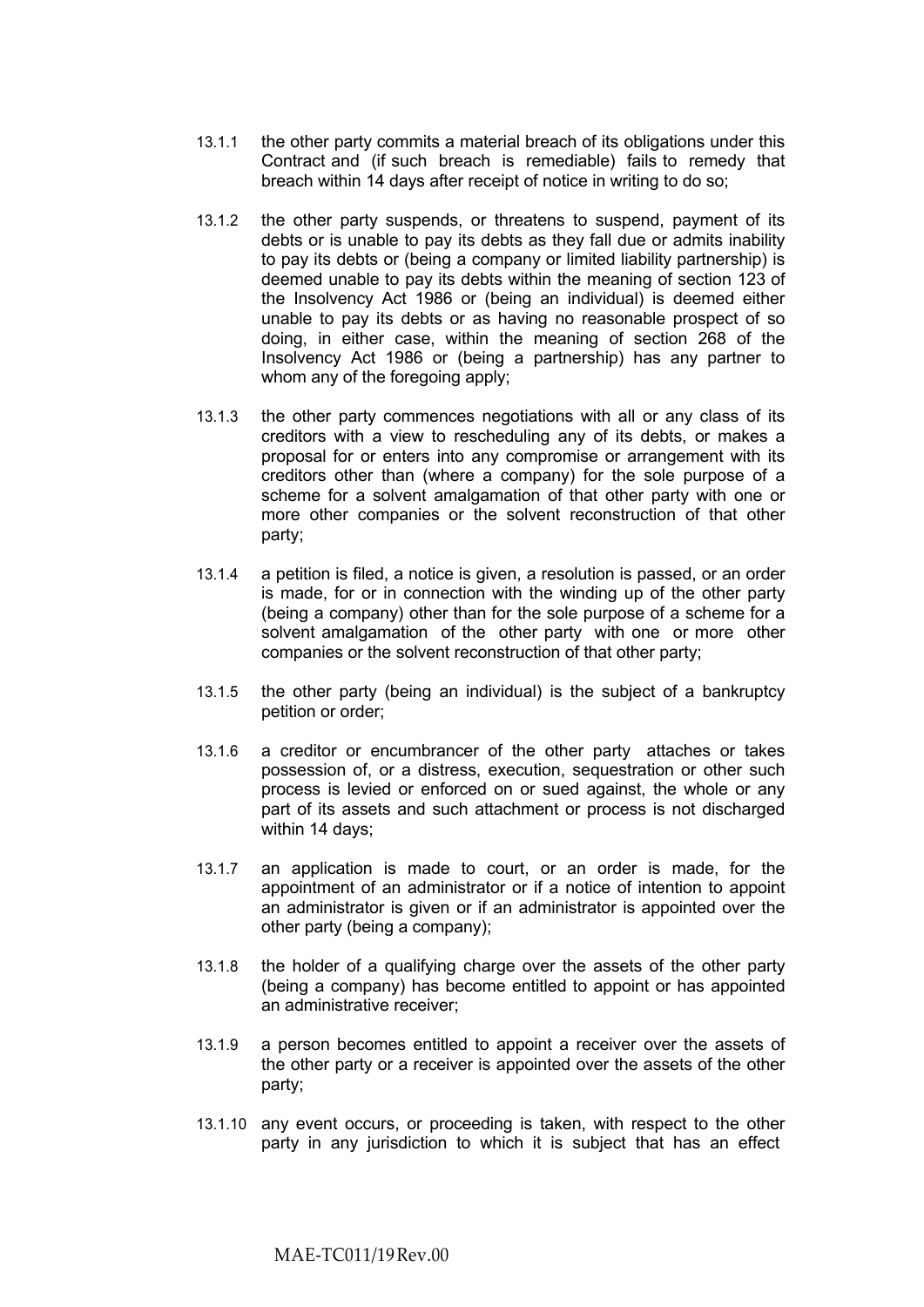equivalent or similar to any of the events mentioned in clause 13.1.2 to clause 13.1.9 (inclusive);

- 13.1.11 the other party suspends, threatens to suspend, ceases or threatens to cease to carry on, all or substantially the whole of its business;
- 13.1.12 the other party's financial position deteriorates to such an extent that in the Supplier's opinion the Customer's capability to adequately fulfil its obligations under the Contract has been placed in jeopardy; or
- 13.1.13 the other party (being an individual) dies or, by reason of illness or incapacity (whether mental or physical), is incapable of managing his own affairs or becomes a patient under any mental health legislation.
- 13.2 Without limiting its other rights or remedies, the Supplier may terminate the Contract with immediate effect by giving written notice to the Customer if the Customer fails to pay any amount due under this Contract on the due date for payment.
- 13.3 Without limiting its other rights or remedies, the Supplier may suspend the supply of Services or all further deliveries of Goods under the Contract or any other contract between the Customer and the Supplier if the Customer fails to pay any amount due under this Contract on the due date for payment, the Customer becomes subject to any of the events listed in clause 13.1.2 to clause 13.1.13, or the Supplier reasonably believes that the Customer is about to become subject to any of them.
- 13.4 On termination of the Contract for any reason:
	- 13.4.1 the Customer shall immediately pay to the Supplier all of the Supplier's outstanding unpaid invoices and interest and, in respect of Services supplied but for which no invoice has yet been submitted, the Supplier shall submit an invoice, which shall be payable by the Customer immediately on receipt;
	- 13.4.2 the Customer shall return all of the Supplier Materials and any Deliverables which have not been fully paid for. If the Customer fails to do so, then the Supplier may enter the Customer's premises and take possession of them. Until they have been returned, the Customer shall be solely responsible for their safe keeping and will not use them for any purpose not connected with this Contract;
	- 13.4.3 the accrued rights and remedies of the parties as at termination shall not be affected, including the right to claim damages in respect of any breach of the Contract which existed at or before the date of termination or expiry; and
	- 13.4.4 clauses which expressly or by implication have effect after termination shall continue in full force and effect.

# **14. FORCE MAJEURE**

14.1 For the purposes of this Contract, **Force Majeure Event** means an event beyond the reasonable control of the Supplier including but not limited to strikes, lock-outs or other industrial disputes (whether involving the workforce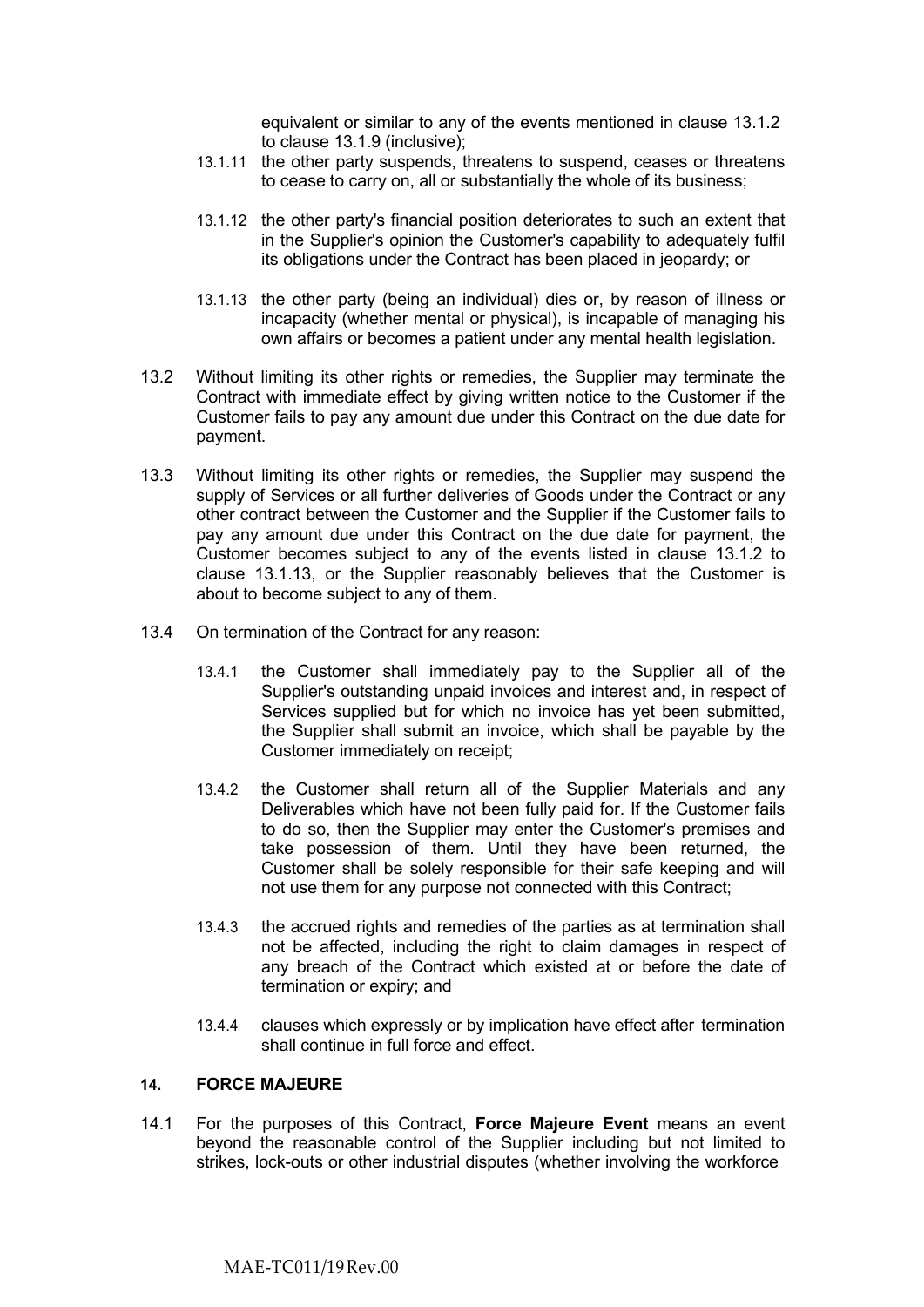of the Supplier or any other party), failure of a utility service or transport network, act of God, war, riot, civil commotion, malicious damage, compliance with any law or governmental order, rule, regulation or direction, accident, breakdown of plant or machinery, fire, flood, storm or default of suppliers or subcontractors.

- 14.2 The Supplier shall not be liable to the Customer as a result of any delay or failure to perform its obligations under this Contract as a result of a Force Majeure Event.
- 14.3 If the Force Majeure Event prevents the Supplier from providing any of the Services and/or Goods for more than 4 weeks, the Supplier shall, without limiting its other rights or remedies, have the right to terminate this Contract immediately by giving written notice to the Customer.

### **15. GENERAL**

#### 15.1 **Assignment and other dealings**

- 15.1.1 The Supplier may at any time assign, transfer, mortgage, charge, subcontract or deal in any other manner with all or any of its rights under the Contract and may subcontract or delegate in any manner any or all of its obligations under the Contract to any third party.
- 15.1.2 The Customer shall not, without the prior written consent of the Supplier, assign, transfer, charge, subcontract, declare a trust over or deal in any other manner with all or any of its rights or obligations under the Contract.

#### 15.2 **Notices**

- 15.2.1 Any notice or other communication given to a party under or in connection with this Contract shall be in writing, addressed to that party at its registered office (if it is a company) or its principal place of business (in any other case) or such other address as that party may have specified to the other party in writing in accordance with this clause, and shall be delivered personally or sent by prepaid firstclass post or other next working day delivery service, or by commercial courier, fax or e-mail.
- 15.2.2 A notice or other communication shall be deemed to have been received: if delivered personally, when left at the address referred to in clause 12.2.1; if sent by pre-paid first class post or other next working day delivery service, at 9.00 am on the second Business Day after posting; if delivered by commercial courier, on the date and at the time that the courier's delivery receipt is signed; or, if sent by by fax or e-mail, one Business Day after transmission.
- 15.2.3 The provisions of this clause shall not apply to the service of any proceedings or other documents in any legal action.